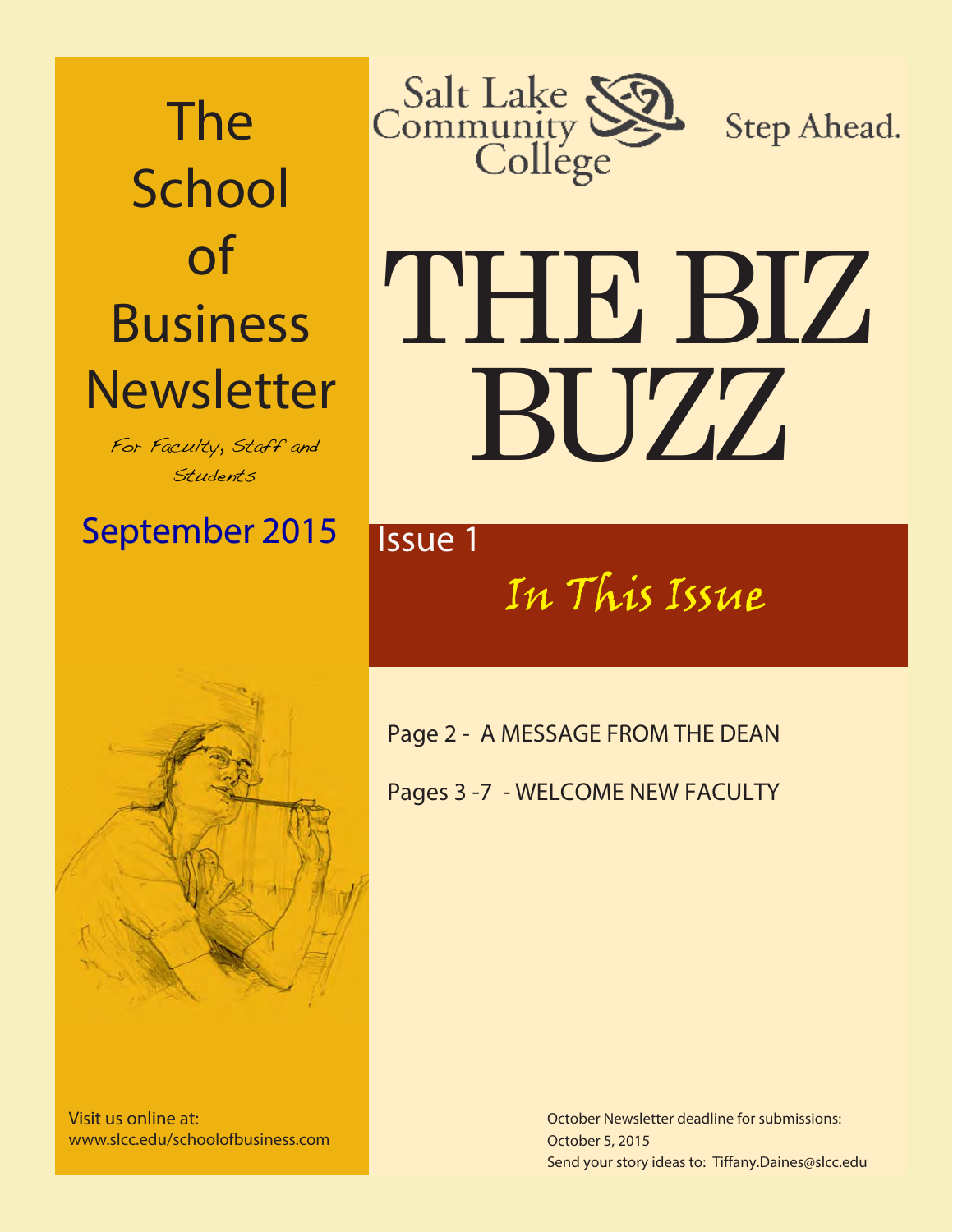## A Message From the Dean: Welcome Back!

This is truly an exciting time in the School of Business.

It seems as though I say that every year and every year it is true but for different reasons. This year we welcomed 10 new faculty to the School of Business.

We are excited about the unique talents they bring and have already seen some of the benefits of those talents.

Also this year we begin with newly appointed and permanent executive leadership over both academic affairs and student affairs. New leadership coupled with this being a strategic planning year give us all occasion to reflect on the work we do and the direction in which the institution is going. Early conversations have pointed to some critical areas that need attention, namely inclusion and retention. With regard to inclusion, we seek to serve all segments of society represented in our service area. We have seen an increasingly diverse student population. We need to similarly diversify employee groups in the College.



 **Dennis Bromley, Dean, SLCC School of Business**

We all need to take ownership of retention in a proactive way. Each of us will come in contact with students who are encountering difficulty. We can pro-actively offer encouragement and guidance that will keep the student engaged and enrolled. I have encouraged Associate Deans to organize student retention teams, made up of faculty with a passion for student retention, for each AAS program. Their primary objective is to design and implement a proactive intervention/communication protocol. Collectively, these teams will reach out to each AAS student to ascertain their standing and help them overcome any obstacles in the way of their progress toward graduation. In addition, I encourage faculty to take time in class to help students make sure they have declared the correct major in the system. Perhaps departments can discuss and agree upon the appropriate classes where this can take place. Having the system reflect the correct declared major is critical in order for DegreeWorks to provide useful information that helps students develop registration plans.

At our school meeting we discussed the value of the AS degree. We also discussed the need to add value to the AS Degree so that students have meaningful reasons to complete it before transferring. I am highly encouraged by the conversations we have had with academic leadership and advising at the University of Utah. The agreements that we are forging will provide a tremendous advantage to SLCC students who complete the AS Business degree. I am excited about the work that has been done in the area of Open Education Resources (OER). Some faculty worked with Jason Pickavance on a grant-funded project. Others undertook the initiative on their own. With some additional focused effort in OER and in concert with the OER work in general education courses, we are poised to offer the AS Business degree, and perhaps the AS Computer Science degree using exclusively OER. This will reduce the cost of an AS degree significantly, perhaps by as much as 50%. The opportunity to work with dedicated faculty who are committed to meeting our strategic priorities that include delivering an OER AS degree that provides students guaranteed matriculation to the University of Utah, one of the top 100 universities in America, is what brings me to work every morning and makes this year extremely exciting for me.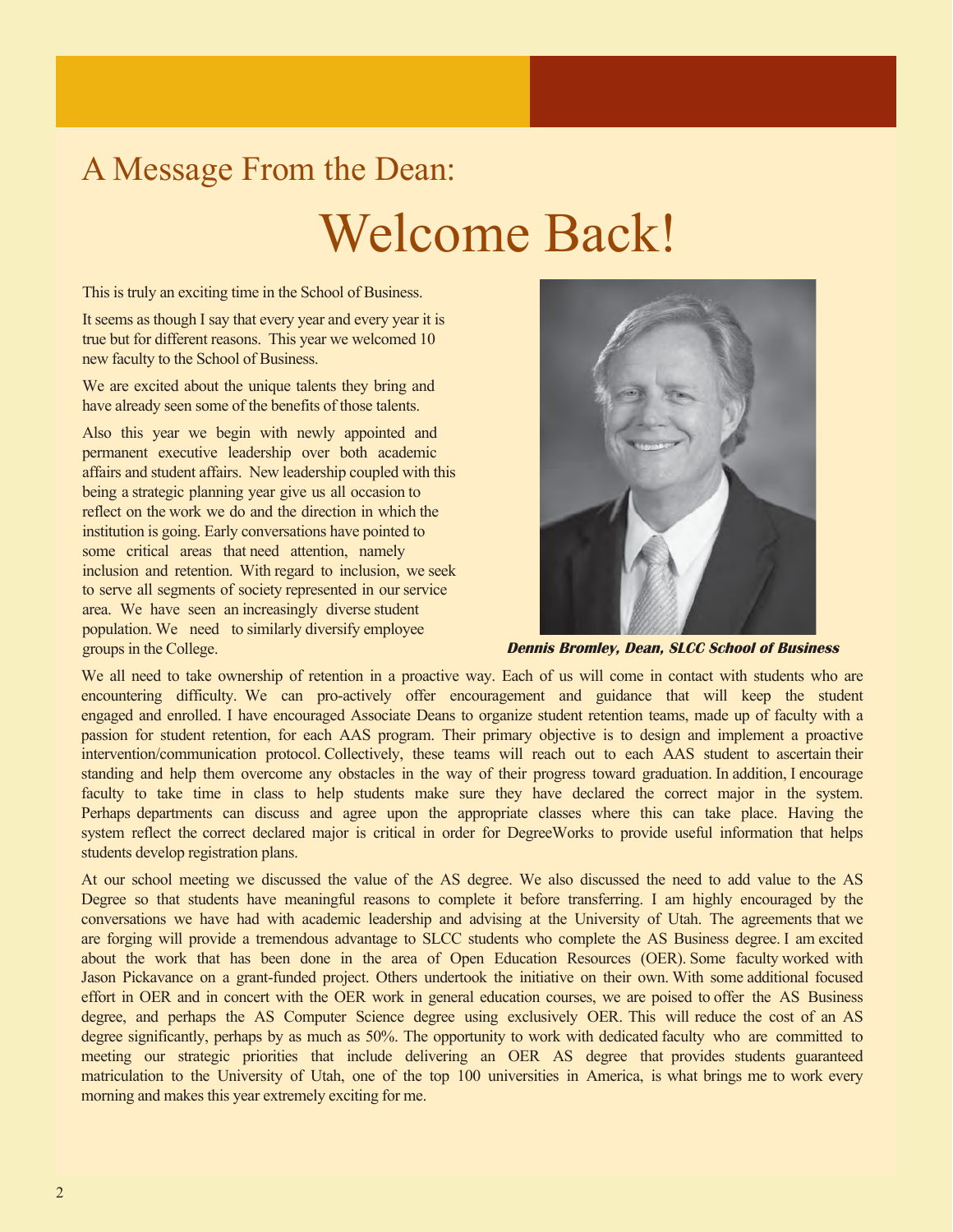#### The School of Business Welcomes Faculty members

#### Lisa Fowler, Business Management Faculty



Lisa is an Assistant Professor of Business Management.

Lisa has been teaching as an adjunct for SLCC since Spring 2013 and started as full time faculty this fall 2015.

Lisa has taught Foundations of Business (BUS 1050), Business Law (MGT 2050), Human Resources (MGT 2070), Employment Law (MGT 2080)

Lisa graduated from BYU with a Bachelor of Arts in English, a Master of Organizational Behavior from the Marriott School of Management, and a Juris Doctor from the J. Reuben Clark Law School.

 **Lisa Fowler** 

Lisa's previous employment and past experiences include: Performance Auditor in the Office of the Legislative Auditor General, State of Utah, Salt Lake City, UT, Law Clerk in the Utah Attorney General's Office, Litigation Division – Employment Law, Torts and Civil Rights Section, Salt Lake City, UT, Attorney at Taylor, Adams, Lowe & Hutchinson, Salt Lake City, UT, practicing Employment Law and Civil Rights, Instructor for Becker Professional Education, Salt Lake City, UT, teaching Business Law courses to students preparing to take the CPA exam, Adjunct Professor at Salt Lake Community College, Salt Lake City, UT in the School of Business Division of Management, Marketing, and Legal Studies.

Lisa is a volunteer for Boy Scouts of American with the Great Salt Lake Council Lone Peak District 17 as a Roundtable Commissioner over Cub Scouting. Besides managing a staff at Roundtable, she spends a lot of time training cub scout leaders in their responsibilities.

Lisa is excited to be with us and said, "I enjoy working with my fellow faculty members, they are brilliant in their areas of expertise and great fun to work with. The leadership in the School of Business and the Division of Management, Marketing and Legal Studies is very supportive of my interests and ideas, and some of the best people managers I've met. I am happily discovering that I am starting to thrive in the academic environment at SLCC.

Lisa is married and has 3 children. As a family, they enjoy camping, cooking over a campfire, hiking, skiing and watching movies. Lisa also enjoys reading and said, "I feel that a day without time spent reading is like a day without food".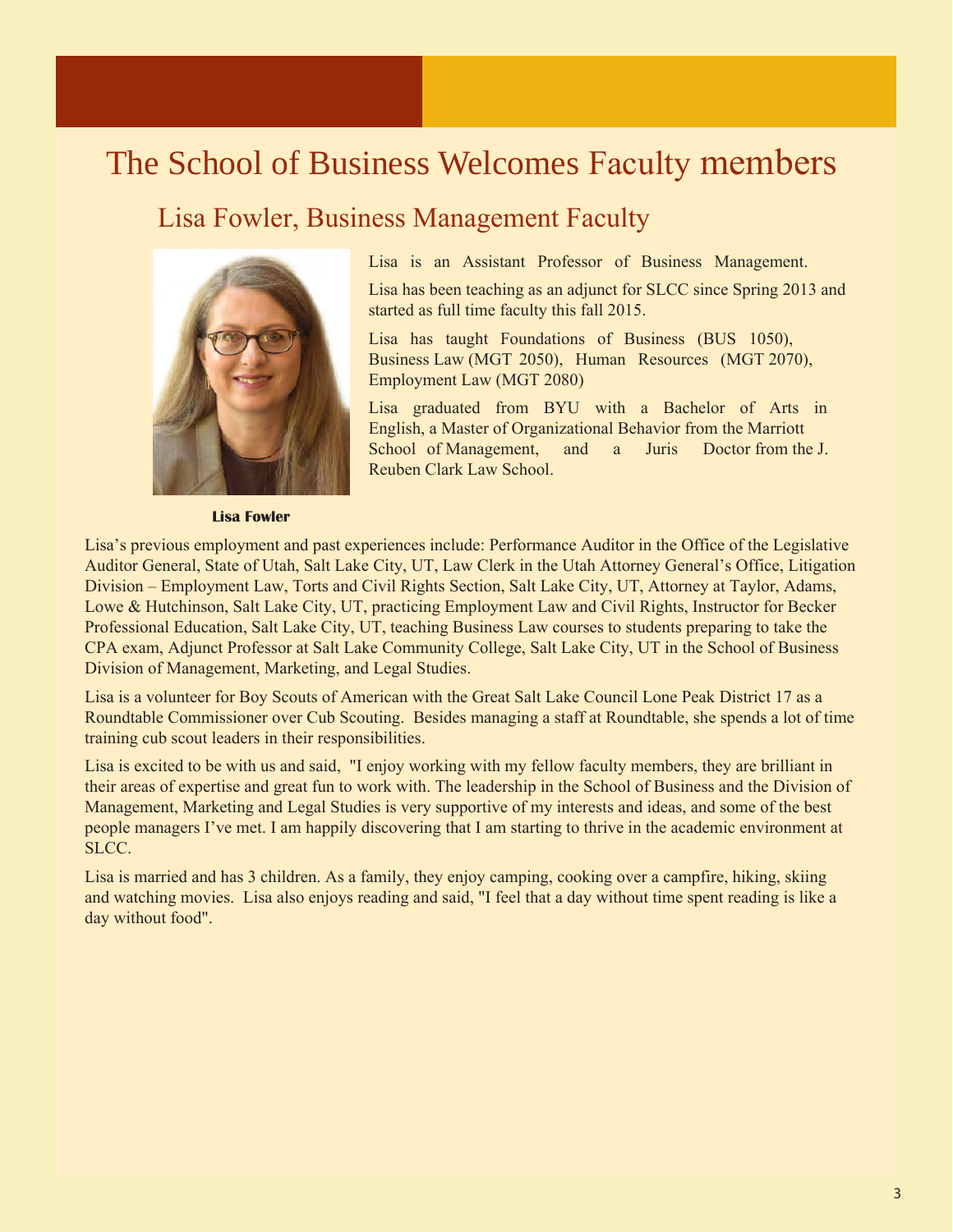#### Lon Schiffbauer, Business Management Faculty



 **Lon schiffbauer** 

Lon is an Assistant Professor of Business Management. Lon started as an adjunct faculty member in December of 2014 and became full-time faculty in August of 2015.

The classes Lon teaches includes: BUS1040: Ethics at Work, BUS1050: Foundations of Business, BUS2200: Business Communications and MKTG1960: Professionalism in Business

Lon received his Ph.D. in Industrial/Organizational Psychology, at Capella University in 2013. Lon's Dissertation: The pursuit of self-esteem: A help or a hindrance in thriving in the workplace?

Lon received his M.B.A. from the University of Phoenix in 1999. His Thesis: The emergence of e-commerce in the comic book retail industry B.A., Advertising, University of Memphis, College of Communication and Fine Arts, Department of Journalism, 1993. Lon also has an SPHR, Senior Professional in Human Resources.

For the past six years, Lon has served as a faculty member at the University of Phoenix where he was also the Area Chair for the College of Functional Management. He also has a business strategy consulting firm, that he started six years ago. Lon also has over 25 years of experience working with such companies as FedEx, Intel, and eBay, as well as several small start-ups.

Lon really enjoys the high caliber of faculty and staff with whom he has the privilege of working with here at Salt Lake Community College, School of Business.

Lon enjoys racing in Ironman triathlons, writing books, reading, spending time with his wife and five kids, motorcycling in the desert, and dreaming of one day restoring a 1965 MG Midget.

Lon has a hidden talent, he can wiggle his ears.

#### Franco Aloia, Culinary Arts Faculty

Franco is an Assistant of Professor Culinary Arts. Franco started at SLCC a year ago. He assisted in the new Culinary curriculum and his primary responsibilities are the hands-on instruction lab classes of the Culinary Arts courses (Advanced Food Preparation, Classic French, and Competition Cooking).

He earned an Associates degree at the California Culinary Academy in San Francisco, California and has been cooking professionally for over 26 years. Franco was a Chef with George Morrone & Michael Mina at Redwood Park Restaurant in the Trans America Building in downtown San Francisco and was a chef with Bradley Ogden at his namesake in Caesars Palace, Las Vegas, Nevada where they won a James Beard award for 'Best New Restaurant'.



**Franco Aloia**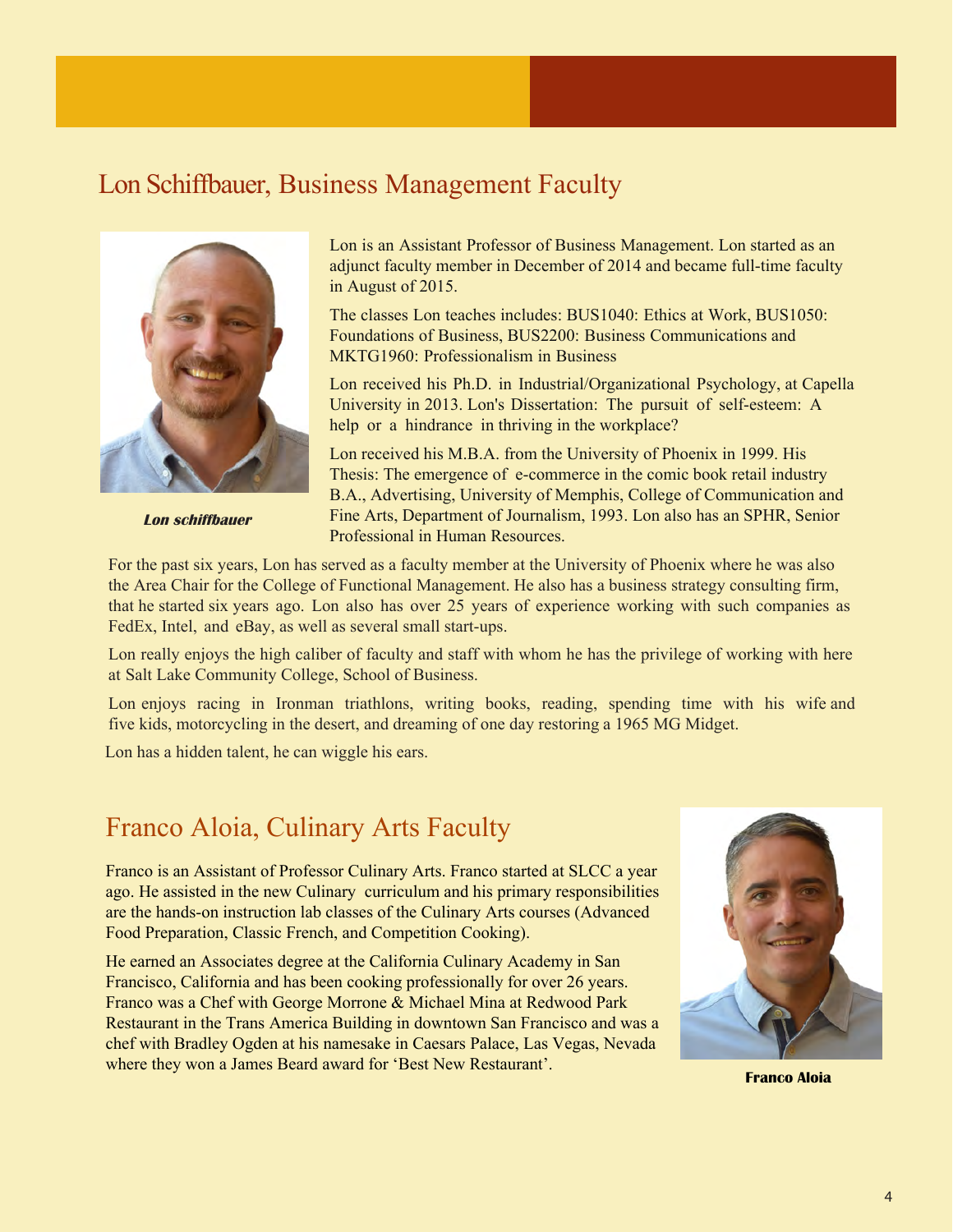### New Faculty Franco Aloia (cont.)



What Franco likes most about being here at SLCC is the opportunity to affect positive change here at the Culinary Institute in the School of Business and all of the support given to him by our new Program Director, Bob Burdette. Franco said, "We have a lot of positive momentum in our program and none of it would be possible without the great team we now have".

On a personal note, Franco is from Utah and comes from a family of educators. He married a teacher and they have two little Chihuahuas named Vino & Queso (wine and cheese). He is an avid outdoors man (snowboard, kayak & yoga in the wilderness).

Franco has an identical twin so, if you see his brother and he doesn't know who you are, please don't be offended, he is not Franco. Fortunately, Franco said "he is a very friendly guy and always smiling when people think they are seeing me".

#### Cynthia Uberty, Culinary Arts Faculty



**Cynthia Uberty**

Cynthia is currently an Assistant Professor in the Culinary department of SLCC at the Miller Campus.

She teaches the Baking lab and lecture class, Food Preparation I and Sanitation/ServSafe. This is Cynthia's first semester here as an instructor at SLCC. She has worked for the past 3 years at The Art Institute of Salt Lake City as a Chef Instructor in their Baking and Pastry program. At The Art Institute she taught, Introduction to Pastry, Advanced Display Cakes, Breads, European Tortes, Restaurant Desserts, Baking Science and Culinary Concepts. These classes covered a large range of professional baking topics from beginning to advanced concepts. Lecture as well as hands on lab classes provided practical baking experience for students. Prior to working at The Art Institute Cynthia was the Sous Chef in the bakery at Snowbird for 5 years.

Cynthia's education Outline: Southern Connecticut State University, New Haven, CT, B.S. Corporate Communications, Minor – Photography 1987, The Culinary Institute Alain & Marie LeNotre 2003, Pâtissier Boulanger, Intermédiate Pâtissier Boulanger Certification, Intense certification program in French pastry. She apprenticed for Amateur Chef Gourmet club with duties including enrollment, set-up preparation and support for Executive Chefs teaching culinary techniques, Wine and Spirit Education Trust Level 2 Certificate Coursework 2014, summer Internship with Master Chocolatier Oscar Ortega 2014.

Cynthia said, "I love all the training I received as a new employee of SLCC. There is almost any resource I can imagine available to me as new faculty. The School of Business also has exciting innovative committees that I hope to be involved with".

In addition to baking, Cynthia's passions are wine, mountain biking, running, hiking and skiing. She spends most of her free time in the mountains with her dog, family and friends. Cynthia said, "I love living in Salt Lake City where the restaurant scene is being revitalized in front of my eyes. There are tons of new and modern concept restaurants opening in which to place students. Working in the food industry is always exciting and new things are always happening".

Cynthia has a full family life with two children currently attending the University of Utah, and one just entering the 7th grade.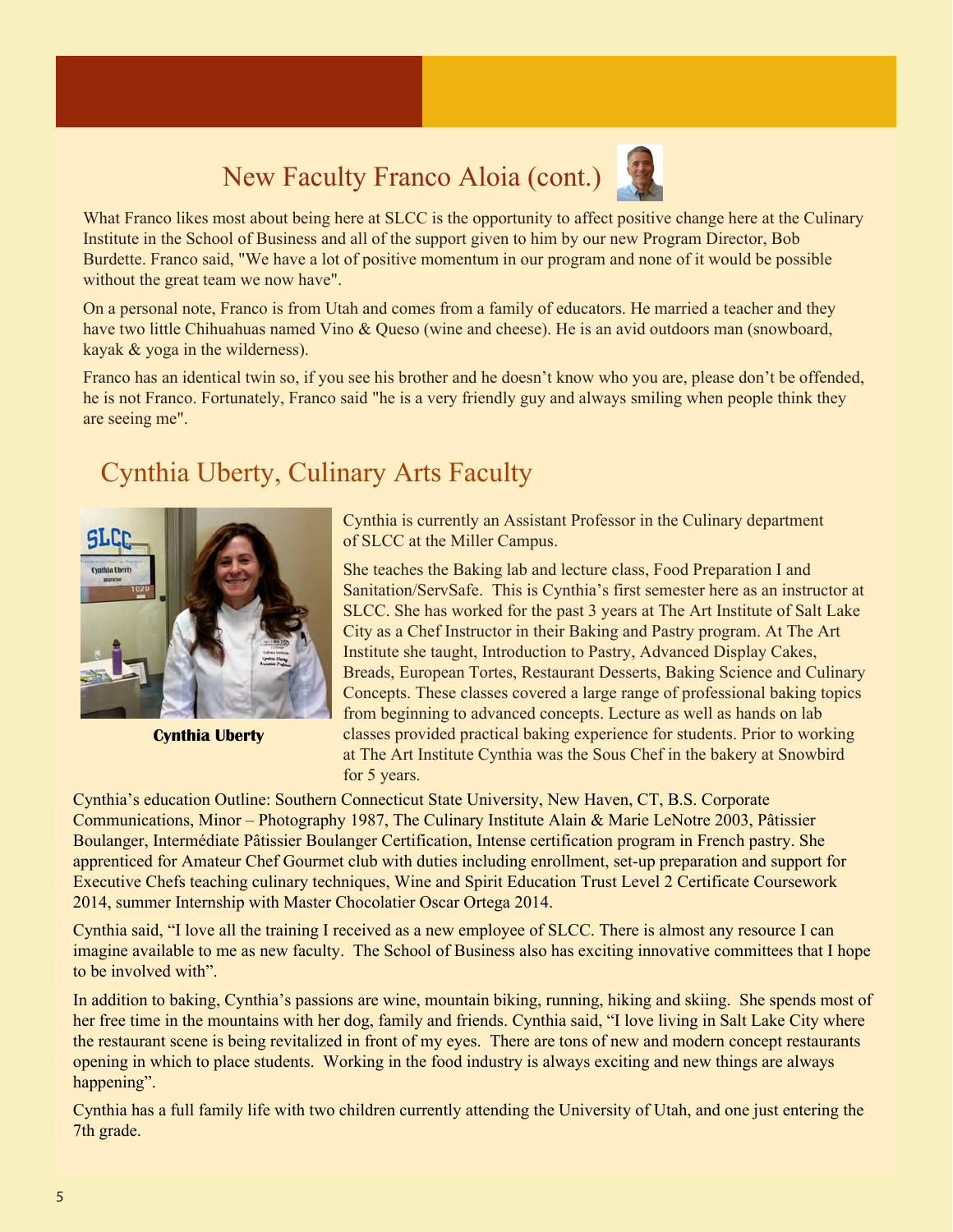#### Jeff Davis, Economics and Finance Faculty

Jeff is an Instructor for the Division of Economics in Finance and Credit.

Jeff teaches Microeconomics, Macroeconomics, and Personal Finance.

Jeff started working at SLCC a year ago as an adjunct instructor.

He received his B.A. in Economics at Cornell University, M.B.A. of Finance at Trident University, and an Accredited Asset Management Specialist at the College of Financial Planning.

Prior to coming to SLCC, Jeff was in Asset management and was a financial planner and an instructor at other colleges.

What Jeff likes the most about working at SLCC is that he said, "The Students are motivated and their participation makes class fun. Everyone I have met has been very helpful and friendly".



**Jeff Davis**

Jeff's hobbies and interests include hockey, modern board games, PC games, and building computers from parts.

#### Jen Klenk, Business Management Faculty



 **Jen Klenk**

Jen is an Assistant Professor in Business Management. She started working at SLCC as Adjunct Faculty in January of 2015and has been employed full time since August 16, 2015.

 Jen received her Associate of Science General Studies at Salt Lake Community College, Bachelor of Science at Charter Oak State College and MBA Marketing at Ashford University.

 Jen's previous employment/past experiences include Operations Management for Larry H. Miller's Megaplex Theatres where she opened four theaters. She spent the past six years in Marketing for the Higher Education sector.

Jen said what she likes most about working at SLCC, "I love everyone I work with. I have worked with over 8,000 schools across the nation and SLCC

impressed me as having the most resources available to support the success of students. When I started looking for a school to teach at, SLCC was the only school on my list".

Jen is classically trained on the piano and spent some time playing around the valley with a few rock bands.

Jen was formally one of the SLCC Bruin Mascot's.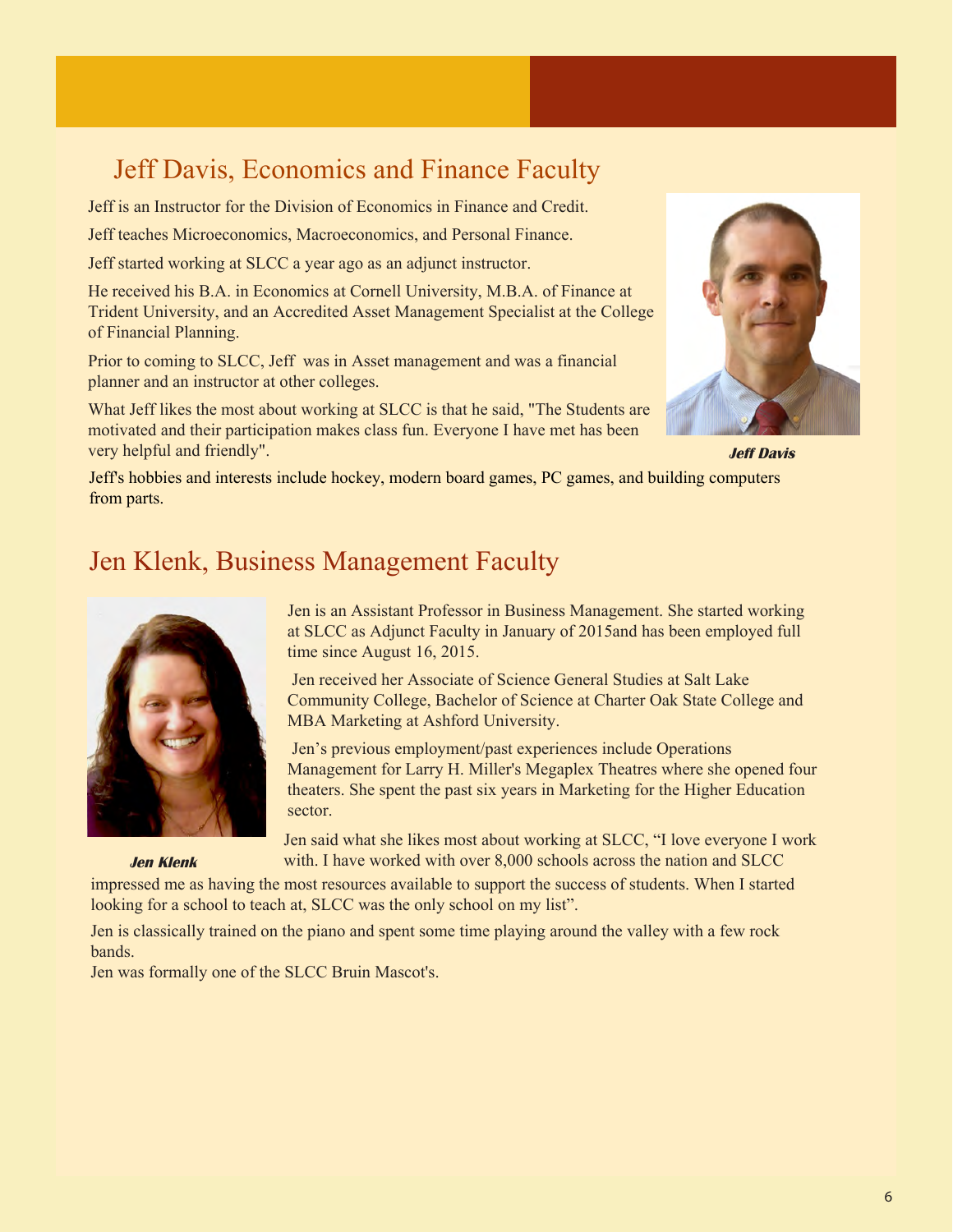#### Kristi Grooms, Business Management Faculty



Kristi is an Assistant Professor in Business Management. She teaches BUS 1010 Intro to Business and BUS 2200 Business Communications.

Kristi taught Adjunct this summer at SLCC and is now full time as of Fall of 2015.

Kristi Receive her BS in Architecture from the University of Utah and an MBA from Independence University.

Kristi owned Go Purified Water and Ice until last month. She also managed that store for 5 years before turning it over to her mother and brother. She now has a sister company to it called, "I'm So Thirsty" and that company is a sports bottle vender. Kristi also worked for 3 years in land development and 4 years in higher education at **Kristi Grooms** being the Independence University, leaving as the Associate Dean of Faculty.

#### Corinne Anderson, Accounting Faculty

Corinne is an Assistant Professor in Accounting

This is her first time working at SLCC and she is excited to be here! Corinne has a Bachelors of Accounting and a Masters of Professional Accountancy, from Brigham Young University, December 2004 (both degrees conferred at same time) and a Certified Public Accountant degree, March 2007

Corinne has worked for the last ten years in the accounting industry. She has been a Big-4 CPA firm auditor, forensic accountant, controller, and most recently an Accounting Manager.



**Corinne Anderson**

Corinne likes working at SLCC, and she said, "I love being surrounded by great people every day when I come to work"!

Corrine minored in visual art and enjoys oil painting in her free time. She also loves to play the piano. Corinne likes to take road trips. In one summer she drove 6,000 miles traveling across the country.